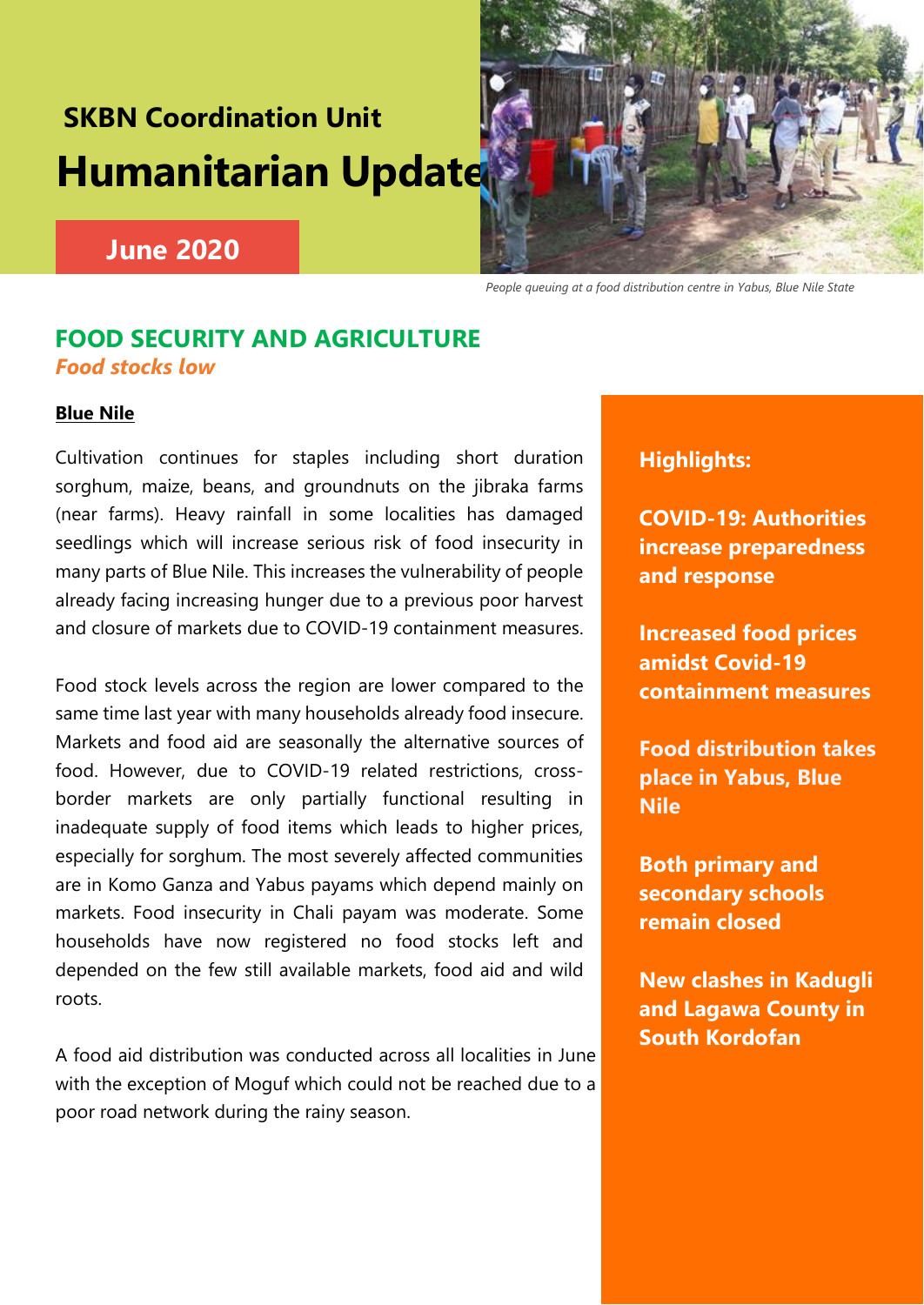Prices were higher compared to the same time in 2019, which has affected the purchasing power of poor households. Sorghum prices, as well as soap prices increased from 15ETB (Ethiopian Biir) a piece in May to 20 ETB in June, a clear sign that its demand has increased due to COVID-19 awareness messaging of hand washing. Cattle were not available Moguf and Yabus markets creating scarcity of meat and dairy products due to migration of Fellata nomads northwards.

## **South Kordofan**

From May to June 2020 the region registered more than **2000** returnees from Sudan and South Sudan due to the deteriorating security situation in both countries and lack of basic services as a result of COVID-19 measures. Household dependence on coping strategies has increased compared to the same time last year where the harvest was good.

## **Western Jebel**

Cultivation of short duration crops like maize, ground nuts, cowpeas, hibiscus, and cucumber are ongoing. The area received favorable rainfall until the end of June. Severe hunger has been registered and households have already exhausted their food stocks. The main source of food for communities in this part of the region is sale of livestock but, with the closure of some crossline markets, they were unable to sell their animals in order to buy food especially sorghum. Also, recent clashes in Lagawa are bringing about unpredictable conditions that could put the already food insecure communities at risk, especially if they are unable to access their farms and markets.



*Seasonal calendar for South Kordofan and Blue Nile*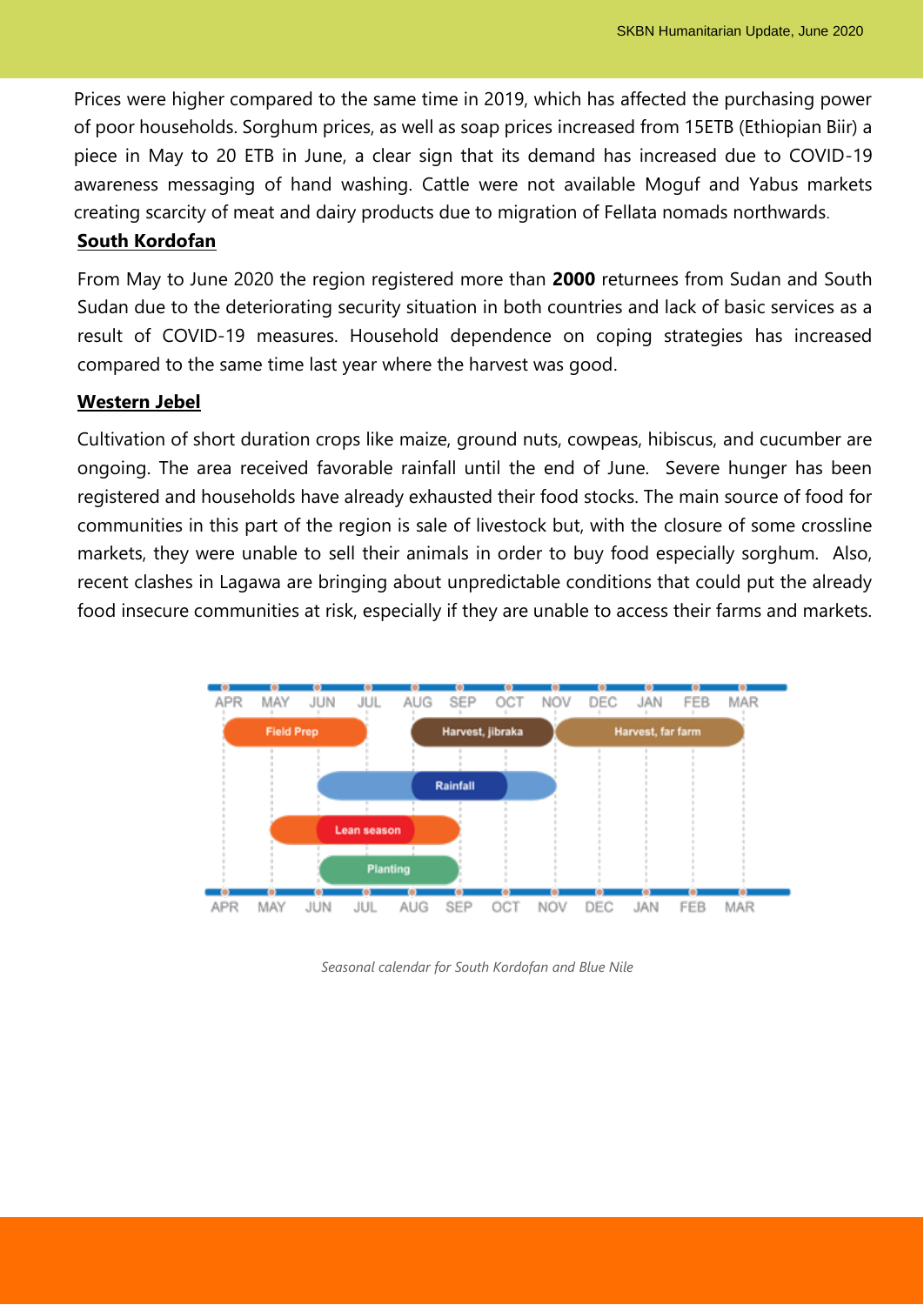# **COVID-19 PREPAREDNESS AND RESPONSE**

## *Authorities continue preparedness*

The Secretariat of Health (SoH) continues to enforce measures to contain the spread of the virus. These containment measures, however, have additional challenges to delivery of effective and timely assistance to the affected people and communities. Despite risk communication and messaging as well as integrating food security and WASH in the response to prevent disease outbreak including COVID-19, awareness of the pandemic remains low across the Two Areas.

## **Needs:**

- Scaling up of risk communication and messaging to reach a large percentage
- **EXTERGHTM** Strengthening of screening and quarantine facilities at points of entry into the Two Areas
- Medical devices such as diagnostic tests, ventilators, and personal protective equipment including surgical masks, face shields, gowns, and gloves
- **EXTER** Improving food availability and temporary shelters for new arrivals quarantined at points of entry
- **EXT** Increasing vehicle and fuel supply to conduct awareness and transportation of humanitarian supplies

# **EDUCATION**

## *Schools remain closed due to COVID-19 pandemic*

Assignments have been prepared and sent to final year secondary students and preparations and consultations by authorities to reopen schools is ongoing.

# **HEALTH AND NUTRITION**

## *Inadequate drug supply to meet increased demand*

## **Blue Nile**

As earlier reported, the region continues to register cases of diarrhea, skin diseases, and cough. Lack of drugs in most health care units was reported and people have to walk distances to access medical care. These access gaps are a critical impediment in the fight against diseases like malaria as well as people's general well-being and survival from other health risks. The health sector in the Two Areas still experiences huge gaps exacerbated by funding gaps.

## **South Kordofan**

Local clinics have reported being overwhelmed by high migration of returnees and IDPs from Kadugli. Access to trained medical staff and drug supply is highly limited for the population.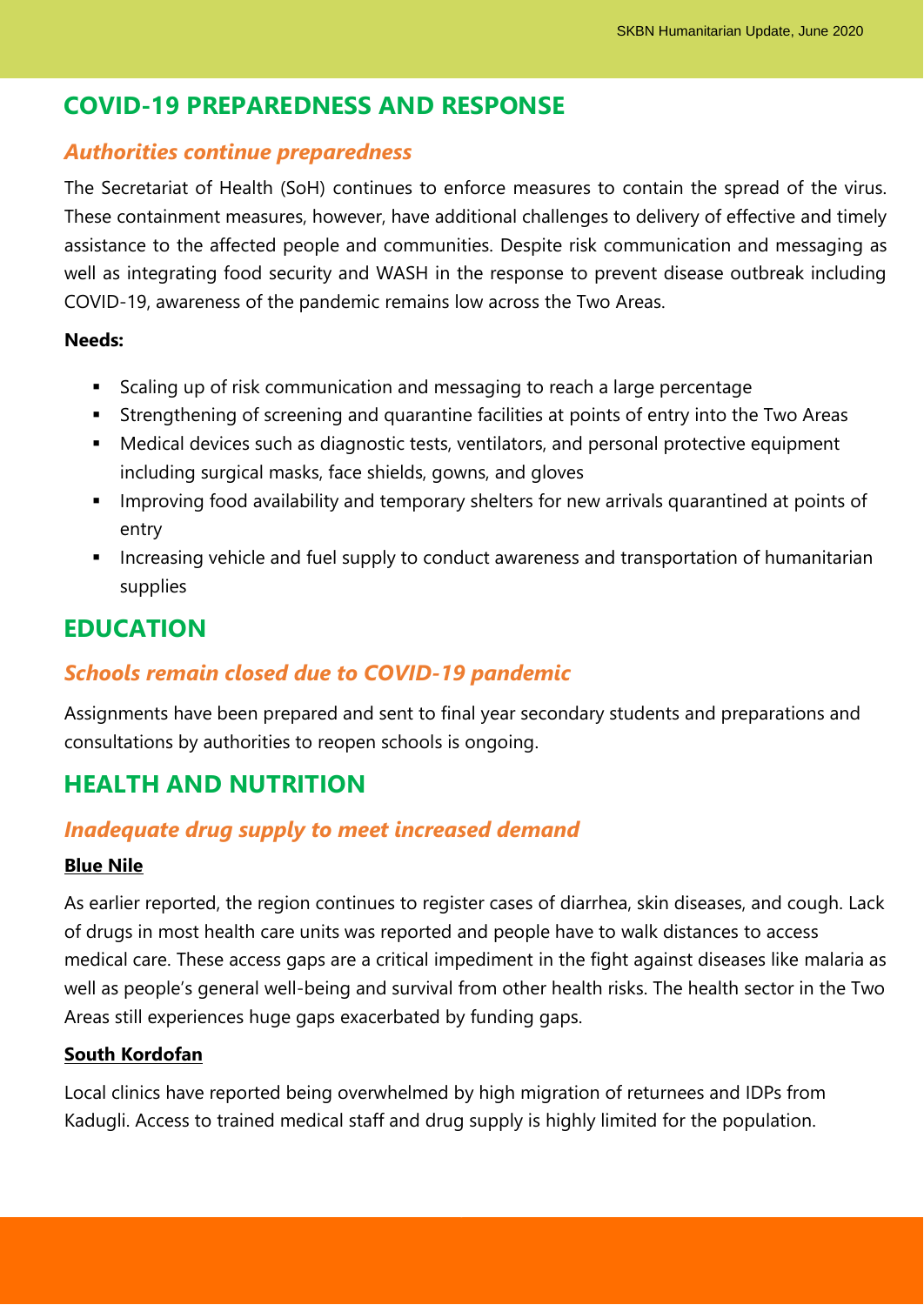Communities are walking long distances in search of medical care. More medical capacity is sorely needed to address the needs of over a million people in SPLM-N areas of South Kordofan.

### **Western Jebels**

Malaria, skin infections and pneumonia were the main diseases reported. Malaria cases increased due to the rainy season (which creates more pools of water which increase the number of mosquitoes), exacerbated by lack of drug supply and limited number of trained health workers in the region. The fragile health care system is unable to handle the number of cases. Moreover, immunization has not taken place since the beginning of the year due to lack of funding.

## **WASH**

## *The rainy season has started, increasing the risk of waterborne diseases*

#### **Blue Nile**

Access to safe drinking water remains a challenge. Humans and animals continue to share water sources, and poor health and sanitation is reported throughout the region. Communities are not digging family latrines, and there are no proper hand washing facilities near latrines and communities continue drinking unsafe surface water. Distribution of chlorine and water filters is ongoing.

#### **South Kordofan**

Lack of access to clean water remains a significant issue. Parts of Heiban county have no access to clean water due to a limited number of boreholes to meet the demand. With drinkable water being scarce, waterborne illnesses threaten people in the absence of adequate health care.

#### **Western Jebel**

Safe clean drinking water for both livestock and humans is insufficient and just as in previous years there remains an urgent need for drilling more boreholes to cater for the households which share from the same water sources with animals. Limited access to safe water and sanitation services, on top of poor hygiene conditions, could trigger health emergencies.

## **ANIMAL HEALTH**

## *Limited access to drugs affects livestock keeping*

#### **Blue Nile**

Cough and diarrhea in livestock were registered mainly in Komo Ganza and Yabus payams. Lack of veterinary drugs and veterinary professionals are among the major challenges facing livestock keeping in Blue Nile region. Vaccination is urgently needed to safeguard livestock, a vital part of communities' food security.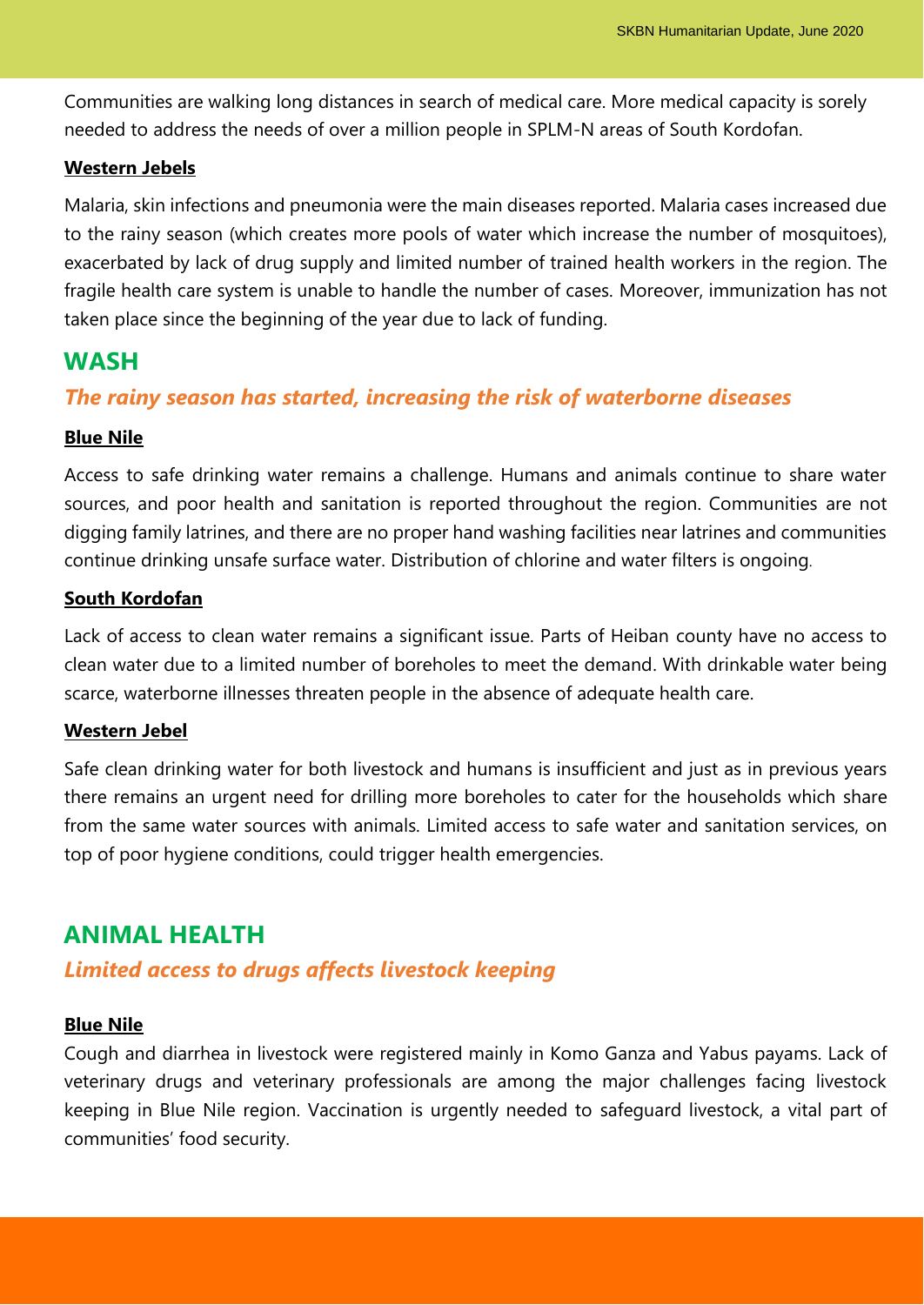#### **South Kordofan**

The livestock sector, which contributes heavily to the food security basket, has not been supported since the start of the year. Livestock owners have relied on crossline markets for drug supply, but, with COVID-19, all the crossline markets are only allowed to bring in food and emergencies. Livestock will suffer from various diseases at the beginning of the rainy season and require vaccination. Without access to vaccines, many livestock and thus livelihoods could be affected. Intervention in this sector is crucially needed.

## **Western Jebel**

Cattle raiding is on the increase, making it difficult for livestock to access better pasture and water. On the other hand, the Secretariat of Agriculture has reported lack of veterinary drugs since the beginning of the year due to funding gaps.

## **PROTECTION, ACCESS AND SECURITY**

## *Continued displaced increase of movement into the Two Areas*

#### **Blue Nile**

At least 22 people from Gure Tongo camps in Ethiopia were received at Yabus Balla entry point, among them two children.

02 June: There was a cattle raid in Magar village, Wadaka payam allegedly by the Missiriya.

#### **South Kordofan**

Over 1500 households have reportedly fled their homes in Western Kadugli and taken refuge in Um Durain and Thobo county following a recent escalation in violence between communities and the Missiriya.

Emergency shelter and non-food items are vital as people are living out in the open area and the raining season has started. The urgent needs are for plastic sheets, jerry cans, plastic mat, blankets, cooking sets, clothes among others. There is urgent need for drinking water and latrines. A general hygiene promotion campaign needs to be carried out as well as the distribution of soap and jerry cans. There is an urgent need for general food distributions as well.

#### **Western Jebel**

11 June: 12 heads of cattle were taken from Subai village of Alfrashaya Payam Dilling county, reportedly by armed men from Al-farshaya town in Government-controlled areas.